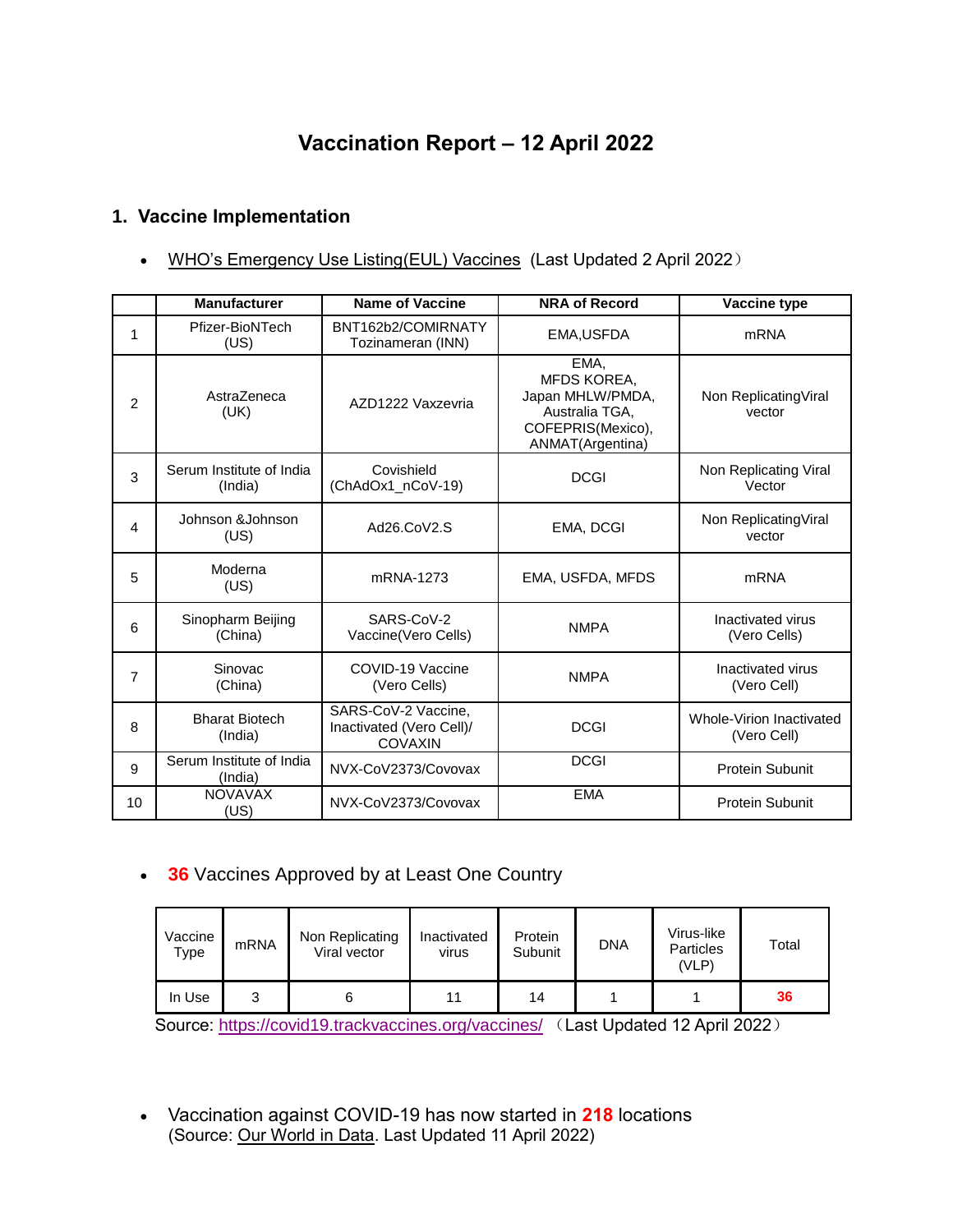| Location  | <b>Doses Given</b> | <b>Complete Initial Protocol</b><br>(% of population) | <b>Partly Vaccinated</b><br>(% of population) |
|-----------|--------------------|-------------------------------------------------------|-----------------------------------------------|
| Worldwide | 11.41 billion      | 4.60 billion<br>(58.38%)                              | 5.10 billion<br>(64.78%)                      |

About this data:

a: This data changes rapidly and might not reflect doses still being reported. It may differ from other sites & sources.

b: Where data for full vaccinations is available, it shows how many people have received at least 1 dose and how many people have been fully vaccinated (which may require more than 1 dose).Where data for full vaccinations isn't available, the data shows the total number of vaccine doses given to people. Since some vaccines require more than 1 dose, the number of fully vaccinated people is likely lower.

c: It only has full vaccination totals in some locations.



Source: Official data collated by Our World in Data<br>Note: Alternative definitions of a full vaccination, e.g. having been infected with SARS-CoV-2 and having 1 dose of a 2-dose protocol, are ignored to maximize comparability between countries

#### Share of people who completed the initial COVID-19 vaccination protocol, Apr 11, 2022



Total number of people who received all doses prescribed by the initial vaccination protocol, divided by the total population of the country.



Source: Official data collated by Our World in Data – Last updated 12 April 2022, 10:40 (London time) OurWorldInData.org/coronavirus • CC BY<br>Note: Alternative definitions of a full vaccination, e.g. having been infected wi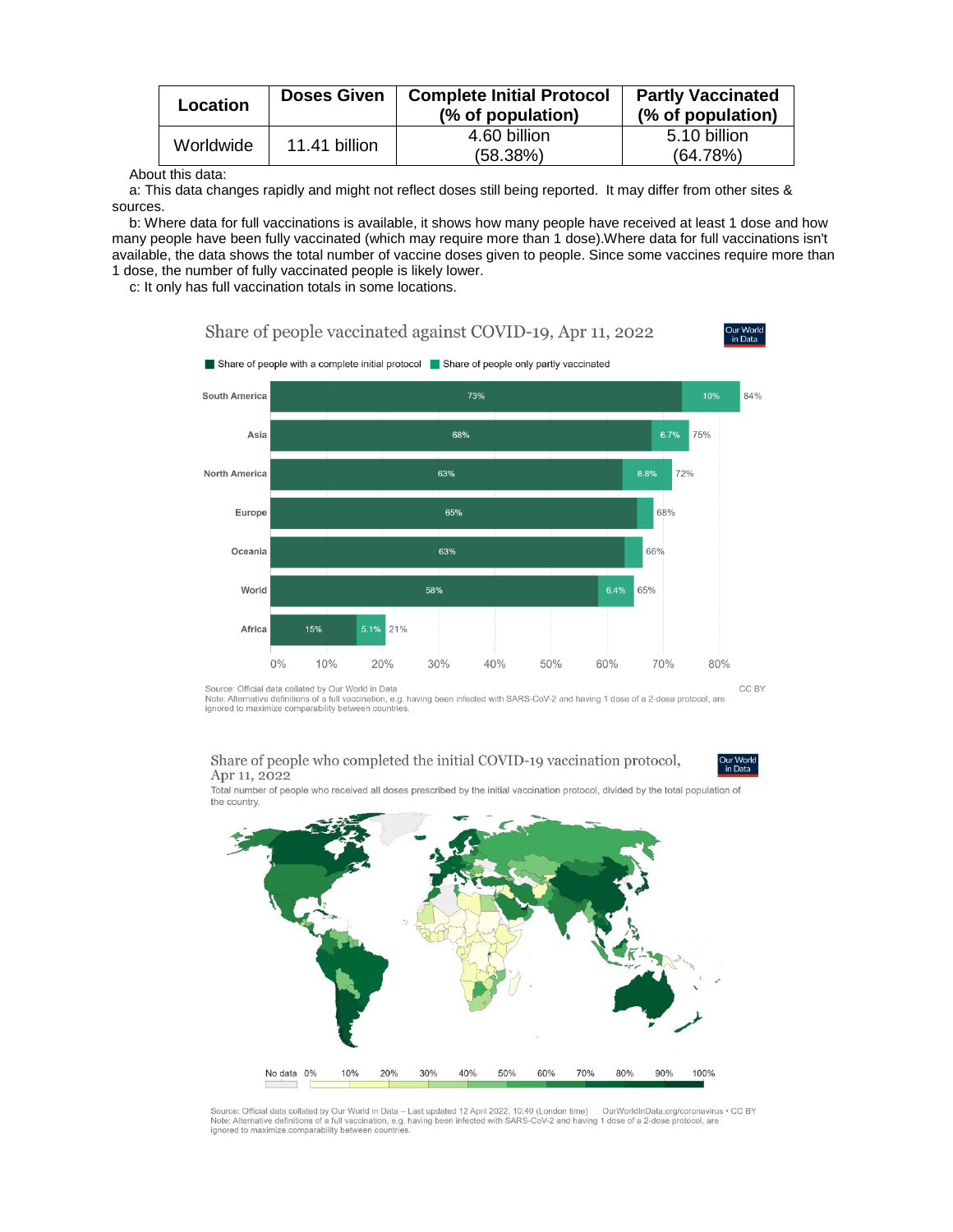

Source: Official data collated by Our World in Data - Last updated 12 April 2022, 10:40 (London time) OurWorldInData.org/coronavirus . CC BY



Source: Oxford COVID-19 Government Response Tracker, Blavatnik School of Government, University of Oxford – Last updated 12 April 2022,<br>09:12 (London time)<br>OurWorldInData.org/coronavirus • CC BY

#### **2. Vaccine effectiveness against symptomatic infection for Alpha, Delta and Omicron variants**

| <b>Vaccine Status</b>                   | <b>Vaccine Effectiveness</b>                                                                       |                                                                                                                                                |                                    |  |
|-----------------------------------------|----------------------------------------------------------------------------------------------------|------------------------------------------------------------------------------------------------------------------------------------------------|------------------------------------|--|
|                                         | Alpha                                                                                              | <b>Delta</b>                                                                                                                                   | Omicron                            |  |
| 1 Dose (BNT162b2 or<br>ChAdOx1 nCoV-19) | 48.7% (95%CI: 45.5-51.7%) <sup>1</sup><br>66%(BNT162b2) <sup>4</sup><br>64% (ChAdOx1) <sup>4</sup> | 30.7% (95%Cl: 25.2-35.7%) <sup>1</sup><br>$56\%$ (BNT162b2) <sup>4</sup><br>$67\%$ (ChAdOx1) <sup>4</sup><br>82% (95% CI:73- 91%) <sup>7</sup> |                                    |  |
| Dose (mRNA-1273)                        | $83\%^{4}$                                                                                         | $72%^{4}$                                                                                                                                      |                                    |  |
| 1 Dose(Sinopharm or<br>Sinovac)         |                                                                                                    | 13.8% (95% CI: -60.2-54.8%) <sup>3</sup>                                                                                                       |                                    |  |
| 2 Doses (BNT162b2)                      | 93.7% (95%CI: 91.6-95.3) <sup>1</sup><br>76% (95%Cl: 69-81%) <sup>2</sup><br>89% <sup>4</sup>      | 88% (95%CI: 85.3-90.1%) <sup>1</sup><br>42% (95% CI: 13-62%) <sup>2</sup><br>$87%^{4}$<br>93%(95% CI: 88-97%/12-18Y) <sup>5</sup>              | 50% (95% CI: 35%-62%) <sup>8</sup> |  |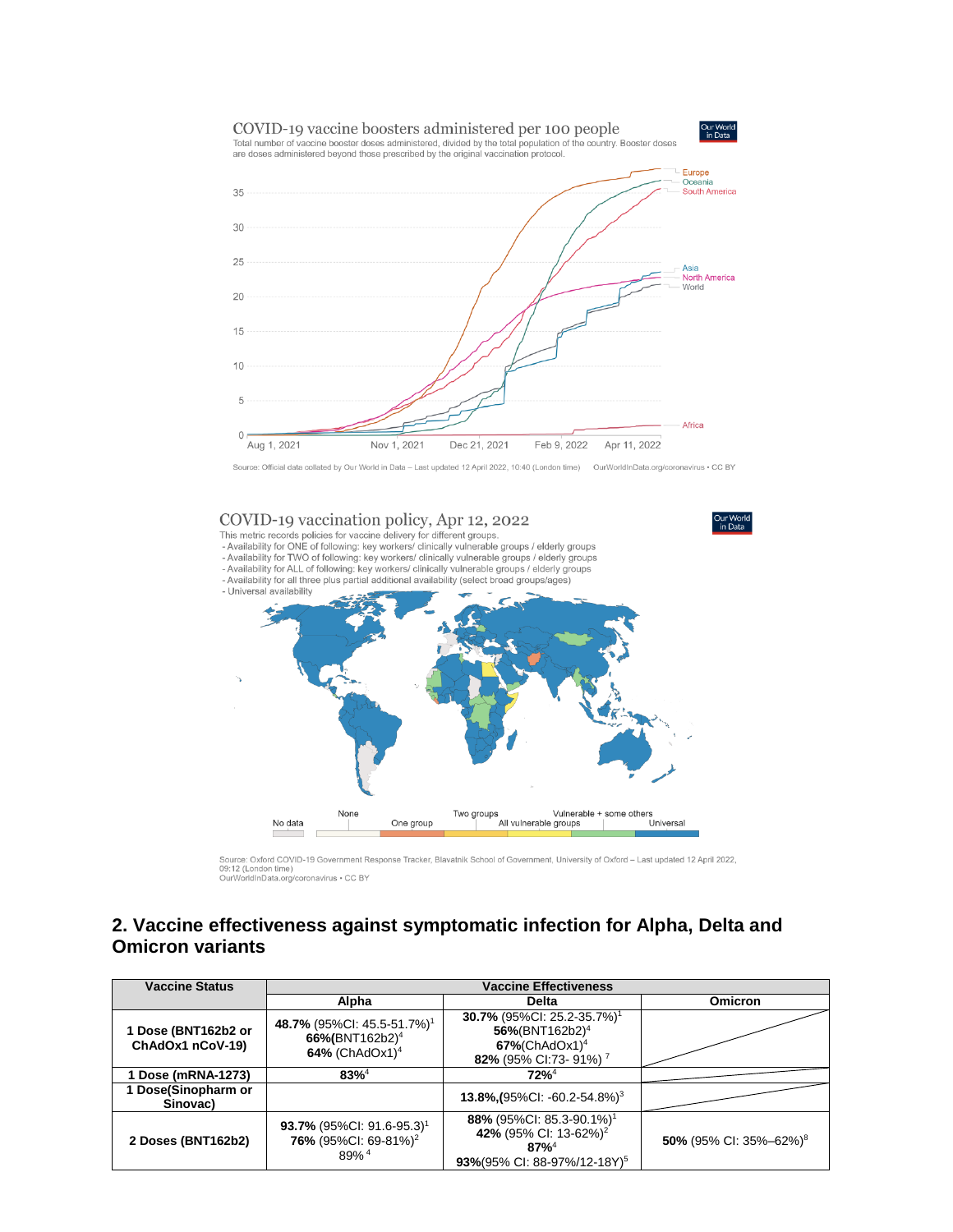|                                                    |                                               | 93% (95% CI: 88-97%) <sup>7</sup>                                           |                                                                                                            |
|----------------------------------------------------|-----------------------------------------------|-----------------------------------------------------------------------------|------------------------------------------------------------------------------------------------------------|
| 2 Doses (ChAdOx1<br>$nCoV-19$                      | <b>74.5%</b> (95%CI: 68.4-79.4%) <sup>1</sup> | 67.0% (95%Cl: 61.3-71.8%) <sup>1</sup>                                      |                                                                                                            |
| 2 Doses (mRNA-1273)                                | 86%, $(95\%$ CI: 81-90.6%) <sup>2</sup>       | <b>76%,</b> (95% CI: 58-87%) <sup>2</sup>                                   | <b>30.4%</b> (95% CI: 5.0%-49.0%) <sup>9</sup>                                                             |
| 2 Doses(Sinopharm or<br>Sinovac)                   |                                               | 59.0%, $(95\%$ CI: 16.0-81.6%) <sup>3</sup>                                 |                                                                                                            |
| 3 Doses (BNT162b2)                                 |                                               | 95.33% (SD 6.44) <sup>6</sup><br>86.1% (95% CI, 67.3 to 94.1) <sup>11</sup> | 67.2% (95% CI: 66.5- 67.8%)<br>at 2 to 4 weeks <sup>10</sup><br>49.4% (95% CI, 47.1 to 51.6) <sup>11</sup> |
| 3 Doses(mRNA-1273)                                 |                                               |                                                                             | 62.5% (95% CI: 56.2-67.9%) <sup>9</sup><br>47.3% (95% CI, 40.7 to 53.3) <sup>11</sup>                      |
| 2 Doses (BNT162b2) +<br>1Dose(mRNA-1273)           |                                               |                                                                             | 73.9% (95% CI: 73.1-74.6%)<br>at 2 to 4 weeks <sup>10</sup>                                                |
| 2 Doses(ChAdOx1<br>nCoV-<br>19)+1Dose(BNT162b2)    |                                               |                                                                             | <b>62.4%</b> (95% CI, 61.8-63.0) at<br>2 to 4 weeks <sup>10</sup>                                          |
| 2 Doses (ChAdOx1<br>nCoV-19)+ 1Dose<br>(mRNA-1273) |                                               |                                                                             | 70.1% (95% CI, 69.5 to 70.7)<br>at 2 to 4 weeks <sup>10</sup>                                              |

References:

- 1) [Effectiveness of Covid-19 Vaccines against the B.1.617.2 \(Delta\) Variant](https://www.nejm.org/doi/pdf/10.1056/NEJMoa2108891?articleTools=true)
- 2) [Comparison of two highly-effective mRNA vaccines for COVID-19 during periods of](https://www.medrxiv.org/content/10.1101/2021.08.06.21261707v1.full.pdf)  [Alpha and Delta variant prevalence](https://www.medrxiv.org/content/10.1101/2021.08.06.21261707v1.full.pdf)
- 3) [Efficacy of inactivated SARS-CoV-2 vaccines against the Delta variant infection in](https://www.tandfonline.com/doi/full/10.1080/22221751.2021.1969291)  [Guangzhou: A test-negative case-control real-world study](https://www.tandfonline.com/doi/full/10.1080/22221751.2021.1969291)
- 4) [Effectiveness of COVID-19 vaccines against variants of concern in Ontario, Canada](https://www.medrxiv.org/content/10.1101/2021.06.28.21259420v2.full.pdf)
- 5) [Effectiveness of BNT162b2 Vaccine against Delta Variant in Adolescents](https://www.nejm.org/doi/pdf/10.1056/NEJMc2114290?articleTools=true)
- 6) [A RCT of a third dose CoronaVac or BNT162b2 vaccine in adults with two doses](https://www.medrxiv.org/content/10.1101/2021.11.02.21265843v1.full.pdf)  [of CoronaVac](https://www.medrxiv.org/content/10.1101/2021.11.02.21265843v1.full.pdf)
- 7) [Effectiveness of BNT162b2 Vaccine against Delta Variant in Adolescents](https://www.nejm.org/doi/full/10.1056/NEJMc2114290?query=featured_home)
- 8) [Effectiveness of BNT162b2 Vaccine against Omicron Variant in South Africa](https://www.nejm.org/doi/full/10.1056/NEJMc2119270)
- 9) [Effectiveness of mRNA-1273 against SARS-CoV-2 omicron and delta variants](https://www.medrxiv.org/content/10.1101/2022.01.07.22268919v1)
- 10) [Covid-19 Vaccine Effectiveness against the Omicron \(B.1.1.529\) Variant](https://www.nejm.org/doi/full/10.1056/NEJMoa2119451?query=featured_home)
- 11) [Effect of mRNA Vaccine Boosters against SARS-CoV-2 Omicron Infection in Qatar](https://www.nejm.org/doi/full/10.1056/NEJMoa2200797)

## **3. Latest Relevant Articles**

- Protection with a Third Dose of mRNA Vaccine against SARS-CoV-2 Variants in [Frontline Workers](https://www.nejm.org/doi/full/10.1056/NEJMc2201821)
- Infectious viral load in unvaccinated and vaccinated individuals infected with [ancestral, Delta or Omicron SARS-CoV-2](https://www.nature.com/articles/s41591-022-01816-0)
- [COVID-19 vaccine waning and effectiveness and side-effects of boosters: a](https://www.thelancet.com/journals/laninf/article/PIIS1473-3099(22)00146-3/fulltext)  [prospective community study from the ZOE COVID Study](https://www.thelancet.com/journals/laninf/article/PIIS1473-3099(22)00146-3/fulltext)
- [Efficient recall of Omicron-reactive B cell memory after a third dose of SARS-](https://www.cell.com/cell/fulltext/S0092-8674(22)00456-1)[CoV-2 mRNA vaccine](https://www.cell.com/cell/fulltext/S0092-8674(22)00456-1)